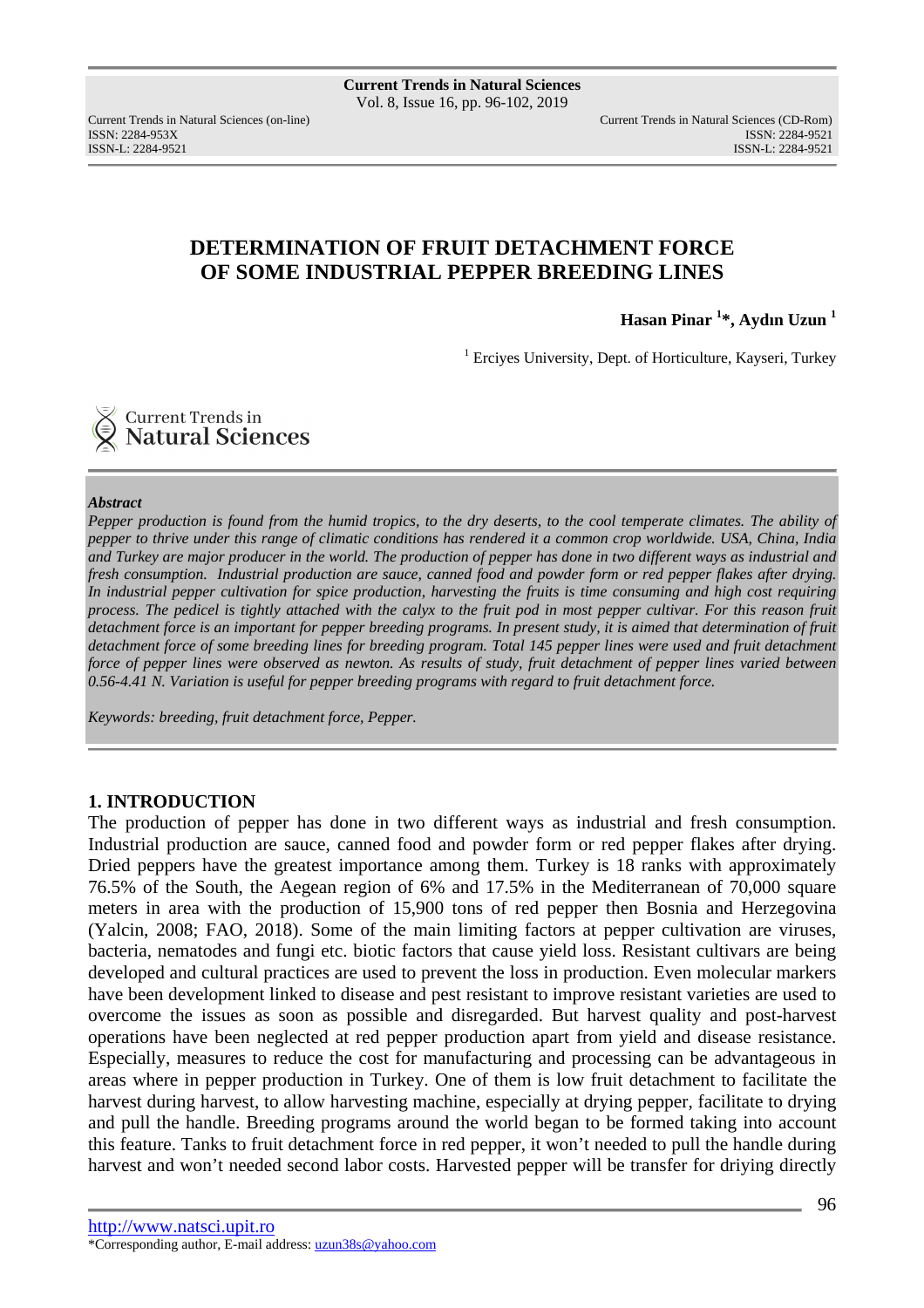Vol. 8, Issue 16, pp. 96-102, 2019

and moisture and temperature of crop will decrease. Thus, formed of aflatoxin will be prevented because of it will be transfer as clean. Remain of fruit stem on fruit in pepper is disadvantages for formed of aflatokxin and labor costs before process. Detected prior to processing pepper fruit to remain on the handle workmanship is used to separate the handle next to the fruit during drying because of its disadvantage is the formation of aflatoxins. Smith (1951) stated that the deciduous character in *C. annuum* is inherited as a single dominant gene. Althought transfer of multiple genecontrolled characters to pepper breeding lines are difficult, transfer of a single dominant genes are uncomplicated. Especially, pepper breeders need pepper lines which has weak fruit detachment force for industrial pepper breeding programs. The objectives of this to determine fruit detachment force of some industrial pepper lines to use pepper breeding program.

## **2. MATERIALS AND METHODS**

In present study, total 145 pepper genotypes were used. Peppper genotypes selected from dried pepper breeding program. 10 pepper fruits were harvested at red fruit ripening stage from pepper genotypes and fruit detachment force were measured using dinamometer as Newton(N). Also, some fruit features which fruit height (mm), fruit weidty (mm), fruit weight (g) and fruit thickness (mm) determined using same fruits of pepper genotypes.

## **3. RESULTS AND DISCUSSION**

In this study, fruit detachment force and some fruit features which fruit height(mm), fruit weidty (mm), fruit weight(g) and fruit thickness(mm) determined using 145 pepper genotypes and results were showed at Table 1.

As obtained results, fruit detachment force of pepper genotypes varied 0.56-4.41 N. Fruit height varied 22.4-190 mm, fruit weidty varied 11.12-36.64 mm, fruit weight is between 3-47.9 g and fruit wall thickness varied 0.56-4.03 mm. Especially, important variation was obtained with regard to fruit detachment force (Figure 1).

Also, correlation were calculated between fruit detachment force and some fruit features which fruit height, fruit weidty, fruit weight and fruit thickness. As obtained results, correlation between fruit detachment force and fruit height was 0.26 (26%), between fruit weidty was 0.55, between fruit weight was 0.58 and between fruit wall tichness was 0.21.

| Genotype        | Fruit height | Fruit weidty | Fruit        | Fruit wall    | Fruit detachment |
|-----------------|--------------|--------------|--------------|---------------|------------------|
| N <sub>o</sub>  | (mm)         | (mm)         | weight $(g)$ | thickness(mm) | force(N)         |
| SK1             | 103.63       | 14.37        | 8.15         | 0.93          | 0.56             |
| SK <sub>2</sub> | 88.49        | 27.26        | 13.81        | 1.62          | 0.56             |
| SK <sub>3</sub> | 67.94        | 17.61        | 6            | 1.02          | 0.58             |
| SK4             | 45.33        | 17.22        | 6.17         | 0.66          | 0.62             |
| SK <sub>5</sub> | 58.51        | 16.92        | 7.16         | 1.36          | 0.71             |
| SK <sub>6</sub> | 52.6         | 17.83        | 9.57         | 1.22          | 0.76             |
| SK7             | 47.92        | 15.88        | 3            | 0.67          | 0.77             |
| SK <sub>8</sub> | 67.9         | 11.12        | 7.15         | 1.58          | 0.77             |
| SK <sub>9</sub> | 125.35       | 22.01        | 11.25        | 1.13          | 0.81             |
| <b>SK10</b>     | 48.48        | 16.05        | 5.04         | 1.08          | 0.81             |

*Table 1. Fruit detachment force and fruit height (mm), fruit weidty (mm), fruit weight(g) and fruit thickness(mm) of 145 pepper genotypes*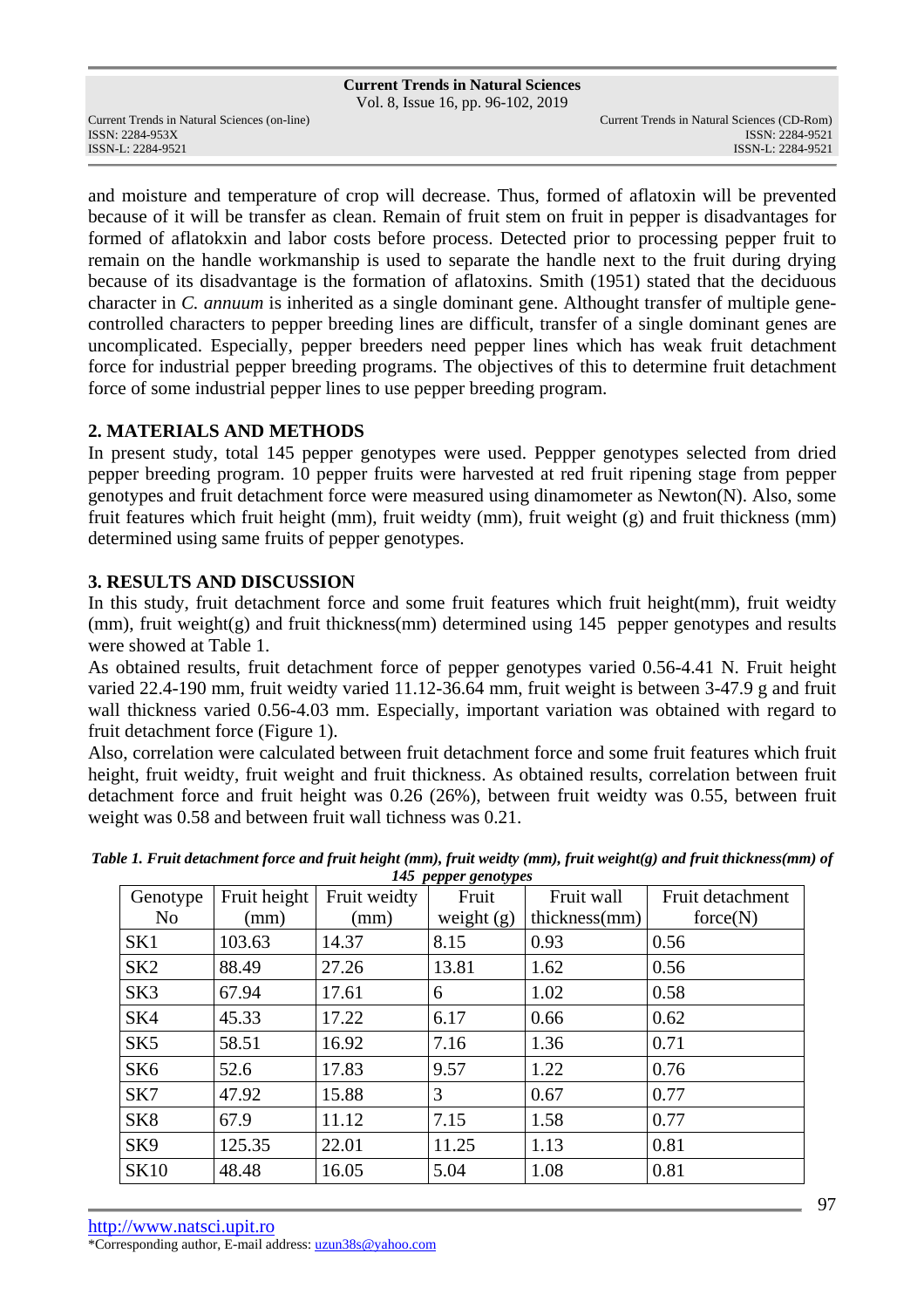Vol. 8, Issue 16, pp. 96-102, 2019

| <b>SK11</b> | 64.65  | 12.4  | 3.74  | 1.17         | 0.86 |
|-------------|--------|-------|-------|--------------|------|
| <b>SK12</b> | 110.58 | 18.34 | 13.08 | 1.63         | 0.88 |
| <b>SK13</b> | 51.87  | 14.23 | 6.3   | 1.82         | 0.88 |
| <b>SK14</b> | 108.93 | 20.15 | 10.94 | 1.44         | 0.9  |
| SK15        | 107.83 | 20.88 | 12.57 | $\mathbf{1}$ | 0.9  |
| SK16        | 22.64  | 20.28 | 10.83 | 1.23         | 0.91 |
| SK17        | 121.85 | 21.2  | 13.62 | 1.85         | 0.96 |
| <b>SK18</b> | 123.3  | 17.89 | 17.51 | 1.36         | 0.98 |
| <b>SK19</b> | 106.43 | 14.08 | 6.58  | 0.8          | 1.01 |
| <b>SK20</b> | 35.5   | 12.39 | 3.72  | 0.85         | 1.01 |
| <b>SK21</b> | 76.81  | 18.68 | 10.33 | 0.8          | 1.04 |
| <b>SK22</b> | 120.88 | 19.66 | 10.72 | 1.17         | 1.04 |
| <b>SK23</b> | 83.98  | 14.67 | 7.17  | 0.98         | 1.06 |
| <b>SK24</b> | 33.4   | 16.4  | 3.18  | 1.02         | 1.06 |
| <b>SK25</b> | 117.49 | 19.37 | 24.38 | 1.44         | 1.07 |
| SK26        | 76.24  | 12.44 | 5.51  | 0.9          | 1.1  |
| SK27        | 113.07 | 16.94 | 10.14 | 1.12         | 1.11 |
| <b>SK28</b> | 121.13 | 23.67 | 13.46 | 1.92         | 1.12 |
| SK29        | 101.32 | 15.59 | 8.53  | 1.14         | 1.13 |
| <b>SK30</b> | 69.27  | 12.1  | 3.71  | 0.62         | 1.14 |
| <b>SK31</b> | 100.85 | 15.36 | 8.2   | 1.94         | 1.14 |
| SK32        | 101.47 | 20.2  | 14.52 | 0.61         | 1.14 |
| <b>SK33</b> | 73.5   | 13.64 | 5.41  | 0.75         | 1.15 |
| SK34        | 118.82 | 18.82 | 11.81 | 1.76         | 1.15 |
| <b>SK35</b> | 81.15  | 15.88 | 8.45  | 1.21         | 1.15 |
| <b>SK36</b> | 120.37 | 15.2  | 8.86  | 1.37         | 1.16 |
| <b>SK37</b> | 123.99 | 20.09 | 14.95 | 1.05         | 1.17 |
| <b>SK38</b> | 101.65 | 17.68 | 15    | 1.13         | 1.19 |
| <b>SK39</b> | 119.24 | 25.09 | 15.34 | 0.91         | 1.19 |
| <b>SK40</b> | 112.04 | 20.29 | 12.31 | 2.37         | 1.2  |
| <b>SK41</b> | 111.3  | 21.54 | 12.88 | 1.36         | 1.2  |
| <b>SK42</b> | 102.91 | 19.71 | 11.75 | 3.32         | 1.2  |
| SK43        | 52.27  | 19.46 | 5.73  | 1.4          | 1.2  |
| <b>SK44</b> | 104.42 | 36.64 | 19.58 | 1.54         | 1.22 |
| SK45        | 108.52 | 13.69 | 6.22  | 1.02         | 1.22 |
| <b>SK46</b> | 45.01  | 20.46 | 7.6   | 1.57         | 1.24 |
| SK47        | 115.08 | 19.7  | 12.85 | 1.11         | 1.24 |
| <b>SK48</b> | 120.1  | 24.72 | 16.08 | 0.99         | 1.26 |
| SK49        | 124.1  | 22.61 | 13.77 | 0.98         | 1.27 |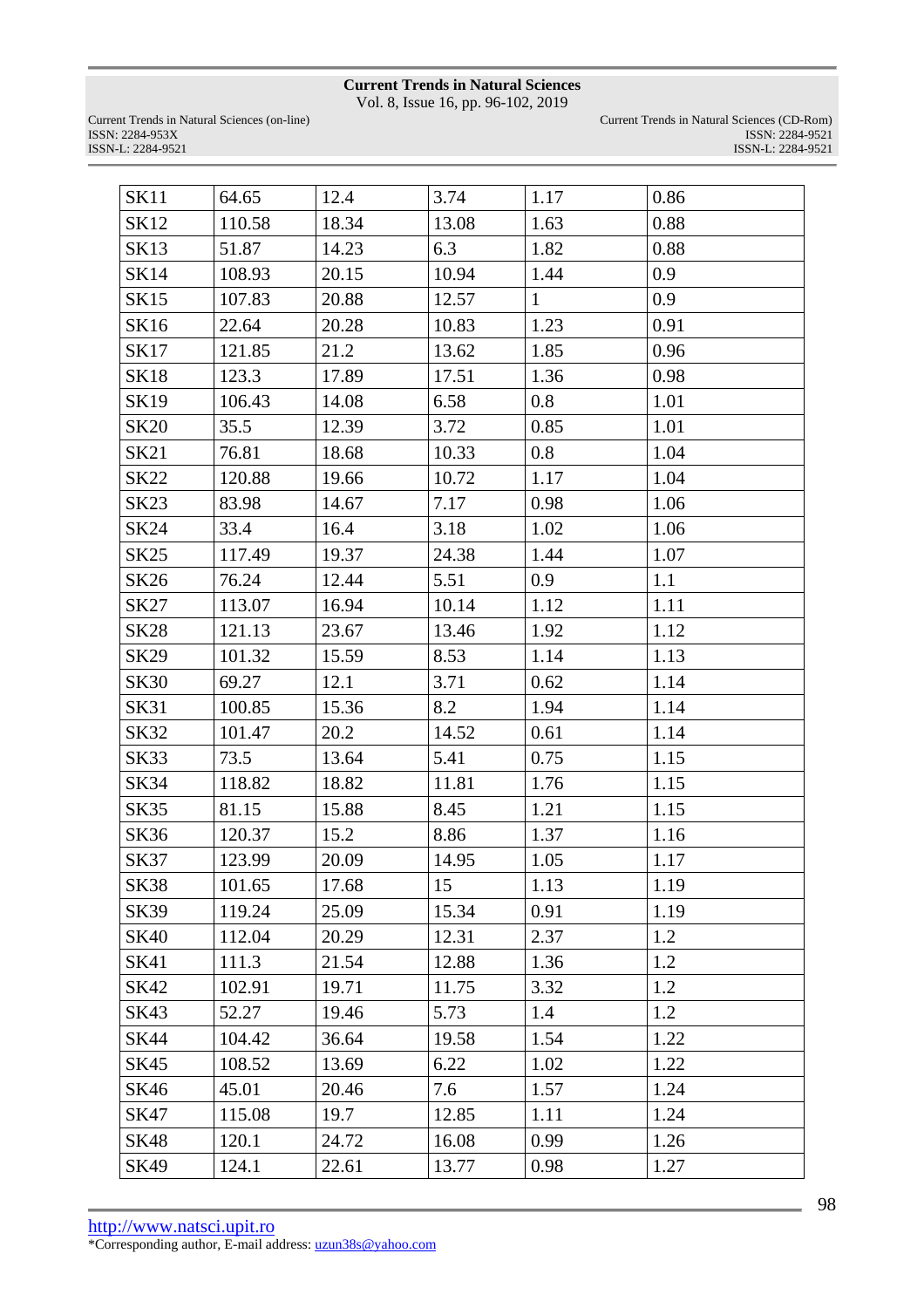Vol. 8, Issue 16, pp. 96-102, 2019

| <b>SK50</b> | 72.25  | 13.76 | 5.88  | 1.19 | 1.28 |
|-------------|--------|-------|-------|------|------|
| <b>SK51</b> | 118.08 | 18.7  | 11.65 | 1.31 | 1.29 |
| <b>SK52</b> | 101.91 | 19.16 | 11.73 | 1.65 | 1.3  |
| <b>SK53</b> | 129.7  | 26.37 | 18.33 | 1.1  | 1.3  |
| <b>SK54</b> | 71.87  | 14.68 | 7.44  | 1.33 | 1.3  |
| <b>SK55</b> | 102.56 | 22.37 | 19.07 | 1.17 | 1.3  |
| <b>SK56</b> | 106.56 | 14.5  | 11.85 | 1.1  | 1.31 |
| <b>SK57</b> | 112.99 | 15.7  | 8.6   | 1.06 | 2.2  |
| <b>SK58</b> | 100.59 | 16.01 | 10.7  | 0.88 | 2.22 |
| <b>SK59</b> | 66.24  | 21.01 | 10.79 | 1.11 | 2.22 |
| <b>SK60</b> | 120.5  | 16.76 | 11.98 | 1.31 | 2.23 |
| <b>SK61</b> | 118.51 | 25.97 | 13.05 | 1.29 | 2.25 |
| SK62        | 119.62 | 28.11 | 20.96 | 1.56 | 2.25 |
| SK63        | 23.29  | 32.44 | 20.53 | 1.75 | 2.26 |
| SK64        | 105.87 | 18.97 | 10.85 | 2.3  | 2.26 |
| <b>SK65</b> | 107.07 | 17.6  | 9.79  | 1.15 | 2.26 |
| <b>SK66</b> | 118.6  | 20.1  | 11.72 | 1.16 | 2.29 |
| SK67        | 113.62 | 19.54 | 11.19 | 1.1  | 2.29 |
| <b>SK68</b> | 121.06 | 16.52 | 12.24 | 0.56 | 2.31 |
| SK69        | 107.43 | 15.45 | 11.86 | 1.43 | 2.31 |
| <b>SK70</b> | 103.83 | 28.12 | 17.45 | 1.36 | 2.31 |
| <b>SK71</b> | 124.19 | 18.23 | 8.8   | 1.15 | 2.31 |
| <b>SK72</b> | 57.96  | 19.6  | 10.07 | 1.36 | 2.34 |
| <b>SK73</b> | 60.1   | 14.35 | 4.76  | 0.95 | 2.35 |
| <b>SK74</b> | 128.8  | 20.44 | 18.83 | 1.25 | 2.36 |
| <b>SK75</b> | 98.36  | 28.04 | 13.08 | 1.12 | 2.36 |
| <b>SK76</b> | 103.73 | 25.3  | 16.48 | 1.34 | 2.37 |
| <b>SK77</b> | 86.02  | 19.96 | 13.55 | 1.38 | 2.38 |
| <b>SK78</b> | 96.02  | 14.33 | 7.19  | 1.24 | 2.38 |
| <b>SK79</b> | 108.03 | 26.27 | 26.75 | 1.29 | 2.38 |
| <b>SK80</b> | 115.4  | 21.49 | 15.13 | 1.62 | 2.41 |
| <b>SK81</b> | 102.51 | 17.79 | 12.26 | 1.12 | 2.42 |
| <b>SK82</b> | 89.93  | 18.55 | 10.63 | 1.13 | 2.48 |
| <b>SK83</b> | 69.53  | 28.98 | 28.79 | 1.88 | 2.49 |
| <b>SK84</b> | 91.47  | 20.25 | 11.69 | 1.16 | 2.5  |
| <b>SK85</b> | 124.43 | 17.14 | 12.9  | 1.13 | 2.5  |
| SK86        | 97.22  | 27.09 | 12.71 | 1.18 | 2.51 |
| <b>SK87</b> | 111.7  | 29.51 | 16.14 | 1.42 | 2.51 |
| <b>SK88</b> | 92.85  | 22.87 | 11.19 | 0.81 | 2.55 |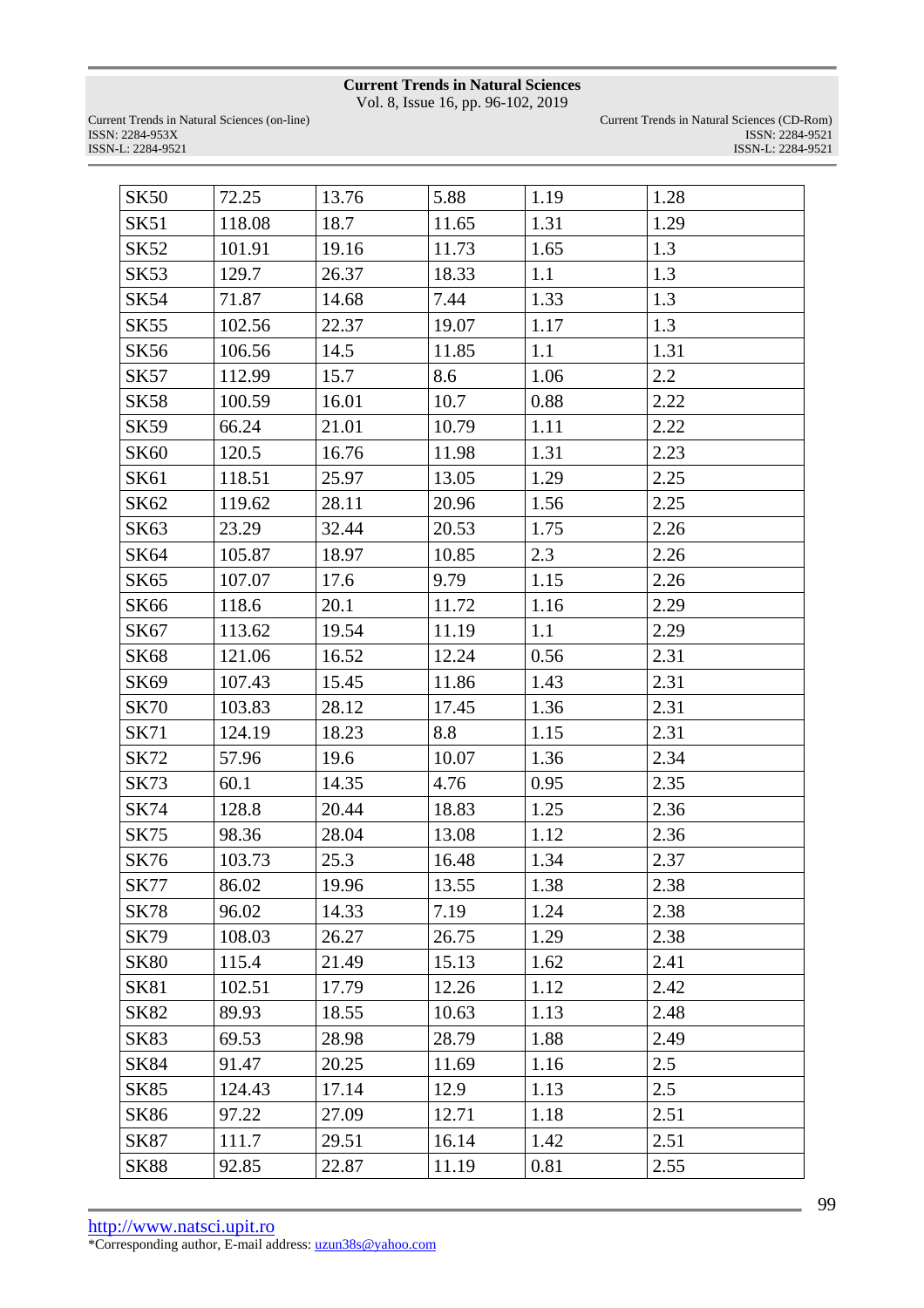Vol. 8, Issue 16, pp. 96-102, 2019

| <b>SK89</b>  | 112.66 | 21.76 | 12.43 | 1.23 | 2.57 |
|--------------|--------|-------|-------|------|------|
| <b>SK90</b>  | 87.48  | 22.6  | 15.8  | 0.91 | 2.58 |
| SK91         | 120.11 | 19.33 | 14.14 | 1.67 | 2.58 |
| SK92         | 112.45 | 19.87 | 14.26 | 1.38 | 2.66 |
| SK93         | 107.33 | 29    | 15.83 | 1.37 | 2.7  |
| SK94         | 113.43 | 28.62 | 16.34 | 1.44 | 2.7  |
| SK95         | 94.5   | 26.03 | 13.72 | 1.28 | 2.7  |
| SK96         | 104.78 | 18.96 | 13.96 | 1.3  | 2.74 |
| SK97         | 106.45 | 22.08 | 13.68 | 0.86 | 2.75 |
| <b>SK98</b>  | 105.38 | 26.32 | 17.02 | 1.09 | 2.77 |
| SK99         | 95.69  | 17.16 | 9.68  | 0.73 | 2.78 |
| <b>SK100</b> | 130.28 | 21.63 | 12.44 | 1.11 | 2.8  |
| SK101        | 190    | 24.37 | 25.54 | 1.8  | 2.83 |
| SK102        | 111.13 | 22.22 | 16.87 | 2.02 | 2.84 |
| SK103        | 99.92  | 30.45 | 17.09 | 0.93 | 2.84 |
| SK104        | 124.57 | 16.37 | 11.74 | 0.71 | 2.86 |
| SK105        | 123.69 | 21.76 | 16.46 | 1.25 | 2.87 |
| SK106        | 129.44 | 20.97 | 15.3  | 1.14 | 2.87 |
| SK107        | 86     | 17.75 | 10.61 | 0.92 | 2.87 |
| <b>SK108</b> | 125.17 | 20.67 | 16.87 | 0.82 | 2.87 |
| SK109        | 99.18  | 26.24 | 17.15 | 1.76 | 2.88 |
| <b>SK110</b> | 110.41 | 18.74 | 11.1  | 1.18 | 2.93 |
| SK111        | 102.09 | 12.38 | 5.98  | 0.91 | 2.95 |
| SK112        | 98.27  | 34.5  | 28.71 | 1.57 | 2.98 |
| SK113        | 126.65 | 18.51 | 13.12 | 1.24 | 2.99 |
| SK114        | 114.63 | 25.15 | 18.07 | 1.41 | 3.01 |
| <b>SK115</b> | 93.95  | 25.33 | 16.09 | 1.09 | 3.02 |
| SK116        | 102.62 | 30.02 | 27.39 | 2.36 | 3.04 |
| SK117        | 150.65 | 20.19 | 26.78 | 1.78 | 3.1  |
| <b>SK118</b> | 114.31 | 26.43 | 16.51 | 1.22 | 3.13 |
| SK119        | 81.05  | 25.5  | 13.16 | 1.35 | 3.13 |
| SK120        | 118.18 | 21.47 | 13.29 | 1.15 | 3.14 |
| SK121        | 126.95 | 19.22 | 12.91 | 1.06 | 3.17 |
| SK122        | 102.72 | 21.48 | 17.23 | 1.73 | 3.17 |
| SK123        | 97.13  | 28.29 | 16.49 | 0.93 | 3.18 |
| SK124        | 105.01 | 25.89 | 19.21 | 1.15 | 3.2  |
| SK125        | 101.02 | 21.96 | 16.88 | 1.33 | 3.24 |
| SK126        | 87.7   | 30.36 | 23.99 | 1.37 | 3.25 |
| SK127        | 86.85  | 32.06 | 22.16 | 4.03 | 3.26 |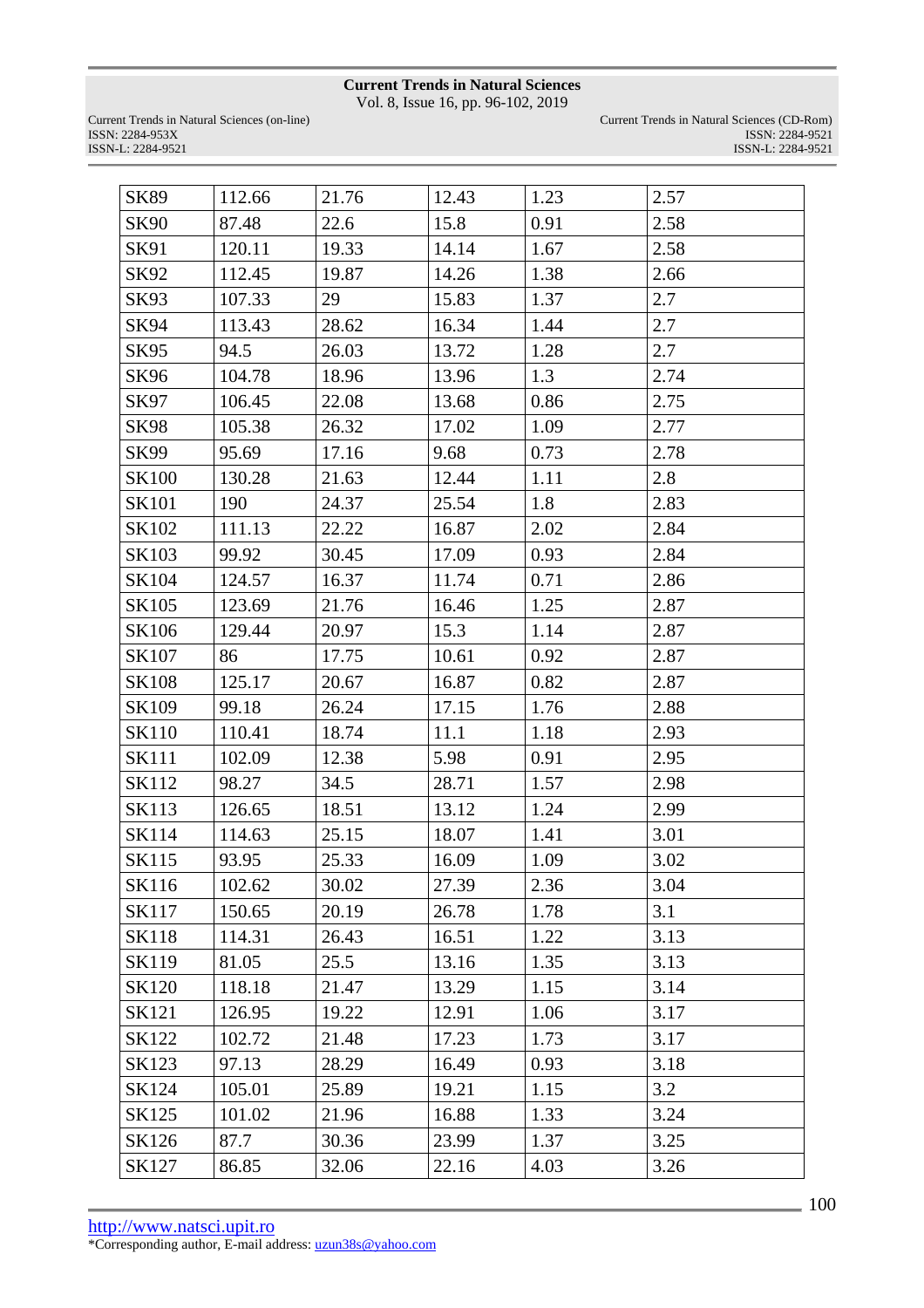Vol. 8, Issue 16, pp. 96-102, 2019

Current Trends in Natural Sciences (on-line) ISSN: 2284-953XISSN: 2284-9521 ISSN-L: 2284-9521 ISSN-L: 2284-9521

| Current Trends in Natural Sciences (CD-Rom) |
|---------------------------------------------|
| ISSN: 2284-9521                             |
| ISSN-L: 2284-9521                           |

| <b>SK128</b> | 101.3  | 23.79 | 17.43        | 1.16 | 3.27 |
|--------------|--------|-------|--------------|------|------|
| SK129        | 109.1  | 12.58 | 9.06         | 2.34 | 3.29 |
| SK130        | 98.56  | 22.8  | 15.14        | 0.97 | 3.35 |
| <b>SK131</b> | 110.68 | 32.96 | 20.6         | 1.25 | 3.45 |
| SK132        | 94.22  | 24.41 | 15.45        | 1.65 | 3.46 |
| SK133        | 120.77 | 29.82 | 20.42        | 1.15 | 3.49 |
| SK134        | 116.37 | 27.31 | 18.08        | 1.22 | 3.51 |
| SK135        | 96.26  | 31.12 | 23.66        | 1.34 | 3.53 |
| SK136        | 85.78  | 15.84 | 10.29        | 1.44 | 3.65 |
| SK137        | 93.09  | 26.13 | 22.77        | 1.23 | 3.7  |
| SK138        | 93.1   | 29.32 | 16.31        | 1.8  | 3.81 |
| SK139        | 172    | 26.01 | 47.9         | 2.25 | 3.9  |
| SK140        | 114.28 | 30.94 | 26.5         | 1.36 | 3.94 |
| SK141        | 90.73  | 34.83 | 27.42        | 2.33 | 3.95 |
| SK142        | 38     | 26.34 | 18.47        | 3.74 | 3.96 |
| SK143        | 104.9  | 33.16 | 20.87        | 1.11 | 4.01 |
| SK144        | 88.61  | 28.36 | 18.6         | 1.67 | 4.28 |
| SK145        | 97.29  | 33.9  | 24.1         | 1.36 | 4.41 |
| Max.         | 190    | 36.64 | 47.9         | 4.03 | 4.41 |
| Min.         | 22.64  | 11.12 | $\mathbf{3}$ | 0.56 | 0.56 |
| <b>Mean</b>  | 99.64  | 21.49 | 14.10        | 1.34 | 2.17 |

# **Fruit Detachment Force(N)**



*Figure 1. Distribution of fruit detachment force of pepper genotypes*